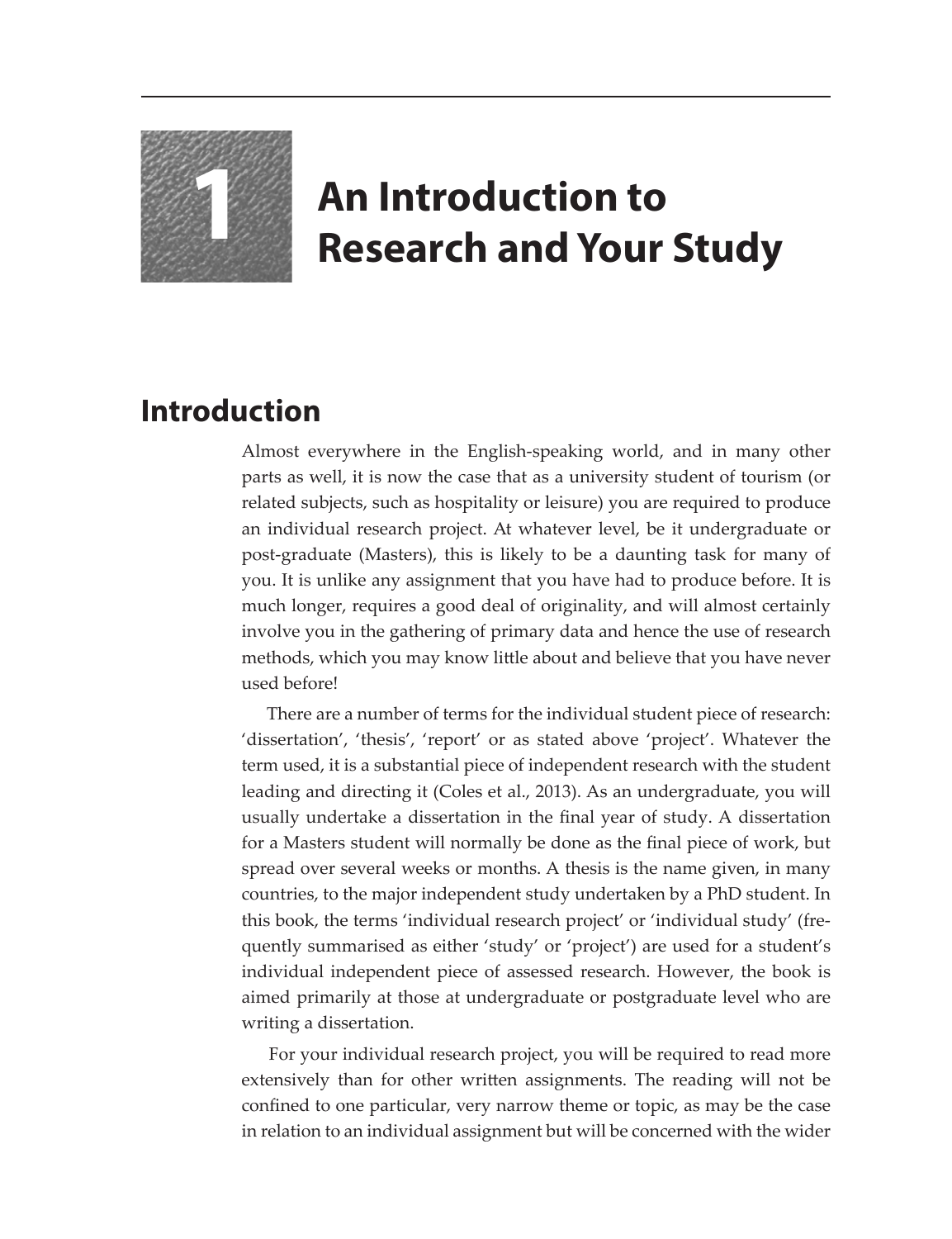literature that is relevant to the chosen topic. In addition to the literature on your topic or issue, there will also be the need to read literature on the methodology and techniques to be used to conduct your research, as well as literature on how to analyse the results of this research.

To reflect the importance of the research project, it frequently has double weighting in terms of overall assessment marks, is often represented as a double module, and may be worth up to one third of the marks for a course. Therefore, the research project may often be equivalent to at least two, but possibly four 'normal' taught modules and is usually to be completed in the third semester of the overall course programme. The project is the only part of the course concerned solely with research. Additionally, you are left, to a very great extent, to your own devices and will be required to work largely alone over several months with only occasional input from a supervisor.

To many students, the structure of the research project will make it seem as if there are several assignments together, not just one, as each chapter will appear to require at least as much time and effort as an individual assignment. In general, you will be familiar with a fairly short time frame of just a few weeks to prepare for, write and submit a 'standard' assignment. However, your research project will often take months to prepare, write and present.

Whilst in many courses, which are usually made up of related modules, it is unusual to have prerequisite modules. However, in relation to the research project there is almost always a pre-requisite – this is the 'Research Methods' module. It is often the case that one or more of your taught modules has given you the initial idea for your chosen study topic. One of the reasons that the research project is likely to be the last aspect of your course, is that you will usually need time to reflect on your taught modules and your reading, to come up with your topic. However, you may find that you are working on your research project, while still being taught other modules on your course.

Also, in relation to the research project, students are given a supervisor and usually have one-to-one tutorials. For many students this is not just a new experience, but one accompanied by much anxiety. A student will usually be required to prepare some written work, send this to their supervisor in advance and then be prepared to answer questions about what they have written, without knowing in advance what those questions will be.

The way in which the research project is assessed is different from other assignments in terms of the way it is marked and who is involved. You may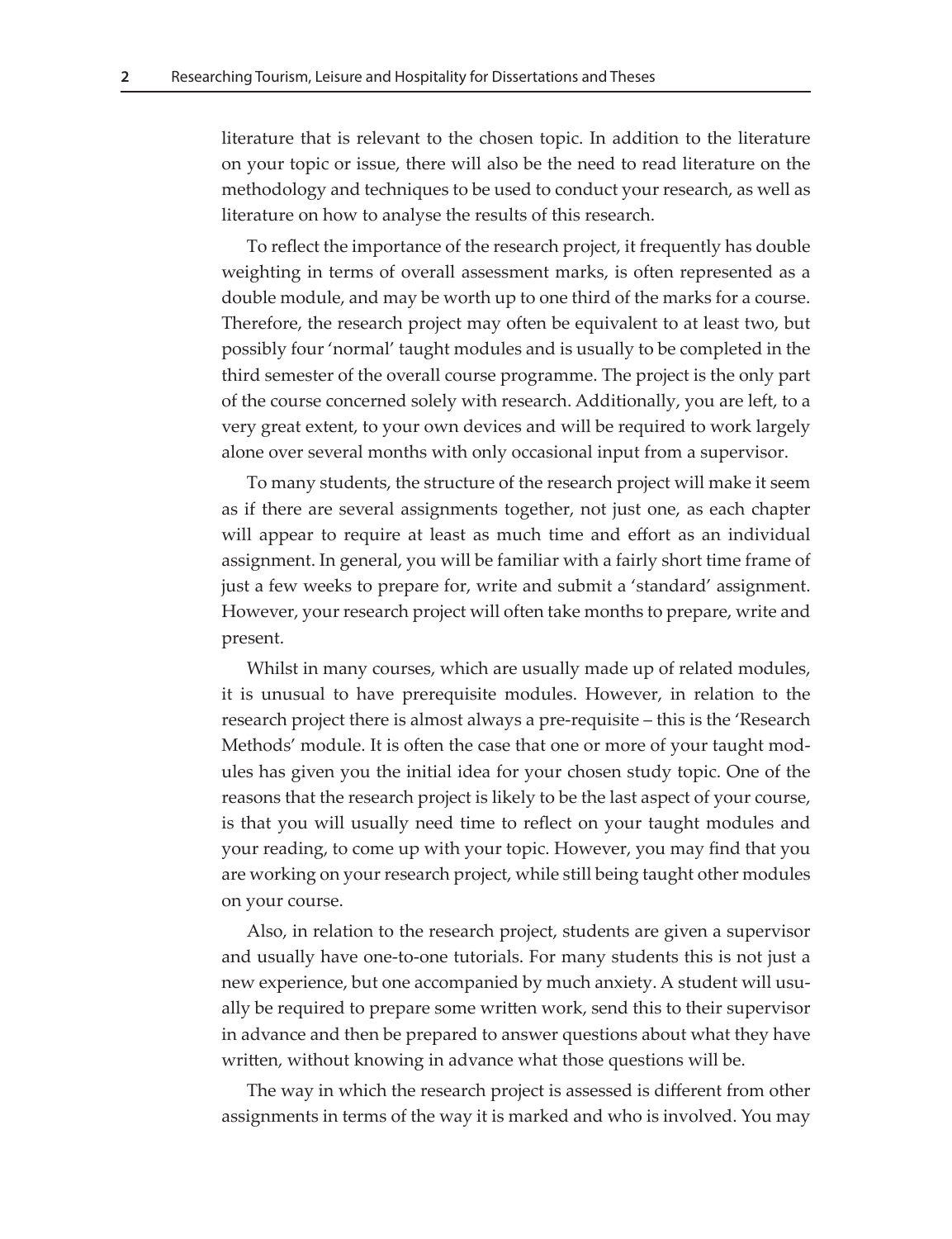be asked to prepare individual sections or chapters of the study, and then these drafts are 'marked' or commented on by the supervisor, before being discussed individually with you. Assignments linked to taught modules are usually marked by the person who lectures on the module. Under normal circumstances, the research study will be marked by the supervisor, and also at least one other person, based at the same institution, who has not been involved in assisting you in writing the project. It is also quite likely that an external examiner will be involved. This person is external to the university or college where you are studying and is involved, not just to consider marks of at least a sample of the research project, but to ensure consistency of standards across all universities in that region or country.

Increasingly chapters, or part chapters, of the research project (at undergraduate and post-graduate level) are being used in assignments prior to the start, or even within the framework, of the research project itself. So, you may be required to produce a draft 'Introduction' chapter as an assignment before you actually start the research project. Also, you may be required to submit a draft literature review, or in some cases even the detailed plan for the methodology of the research project, as assignments, in advance of actually conducting the primary research.

Because of its size and the requirements of energy and time to complete, the research project carries far more weight than any other part of courses. Failing the research project at undergraduate level may lead to a downgrading of your qualification from a degree to a diploma and limit chances of studying. At postgraduate level, failure is not an option, if you hope to gain a Master's qualification.

## **Why do research?**

As Long (2007) indicates, research is what the enquiring mind does. Most people are involved in some form of research almost every day. For example, finding your way to a new educational establishment by asking directions is a form of research. Asking how much food costs in a restaurant, is a form of research, because it involves asking questions. Asking your partner what they want to eat for an evening meal is research. Asking your mother, father, brother or sister what they want as a birthday present is research. However, these activities may not sound like the research that you will conduct in your research project. The similarities are that you are posing questions, with a specific purpose in mind and you are asking individuals (in research terms these are respondents) to answer them. Responses to your questions

**3**